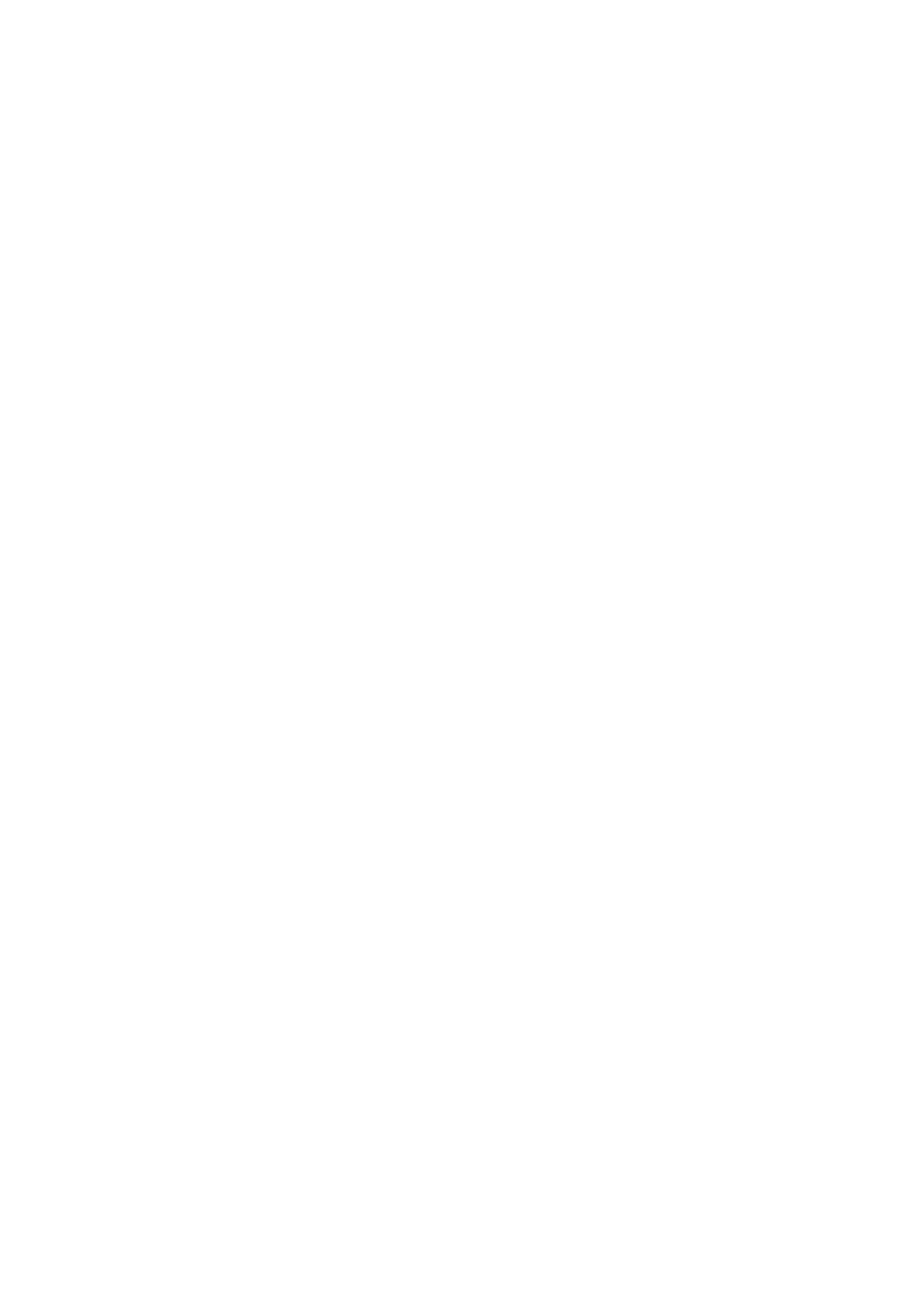## **COMPENSATION SCHEME AND PROGRESS**

In order to maintain academic standards and to ensure consistency of procedures and equitable treatment of students, the University operates a single defined compensation scheme for Undergraduate and Integrated Master degree programmes.

## **Compensation**

- I. Except where not permitted for reasons of professional accreditation, University-wide compensation shall apply to Years 1, 2 and 3 of full-time, part-time and distance-learning programmes provided the total number of credits for the modules under consideration amounts to a minimum of 120. General, Honours and Masters Boards of Examiners will deal with matters relating to years 4 and 5 through individual, Faculty-specific, mechanisms. In respect of part-time study, compensation shall only be applied at the point on the programme at which a student has completed modules that amount to a total of 120 credits.
- II. To be eligible for compensation, a student is required to obtain a credit weighted average of module marks of at least 45%. All modules taken by a student shall be included in the calculation of the credit weighted average and shall be eligible for compensation except where marks are returned as a P or F, in which case these modules shall be discounted from the calculation of the credit weighted average and shall not be eligible for compensation*.*

If a mark is returned as 'A' for absent this will count as zero and included in the average mark for calculation of compensation.

III. A student who has achieved a credit weighted average of at least 45% but has failed one or more modules shall be awarded a Pass by Compensation in modules totalling up to 20 credits where the marks obtained are in the 30%-39% range.

In the event of a student who is eligible for compensation obtaining marks in the range 30-39% for modules totalling more than 20 credits, then normally the highest fail marks shall be Passed by Compensation. However, the final decision regarding which mark will be compensated shall be at the discretion of the relevant Board of Examiners.

IV. Where programme regulations or departmental/ School requirements specify that a Pass in a particular module is required for progress, then a Pass by Compensation shall not be sufficient to fulfil this requirement. A student shall be permitted to take the re-sit examination for a module in which a Pass by Compensation had already been achieved in order to fulfil a specific programme requirement i.e. in situations where a student selects a principal subject that requires a Pass in particular modules.

In the event of a student taking a re-sit examination for a module already Passed by Compensation at the first diet, then both marks e.g. June = 30% *(*Pass by Compensation) and September =  $78\%$  shall be recorded on the student's record, academic transcript and the respective June and September examination schedules.